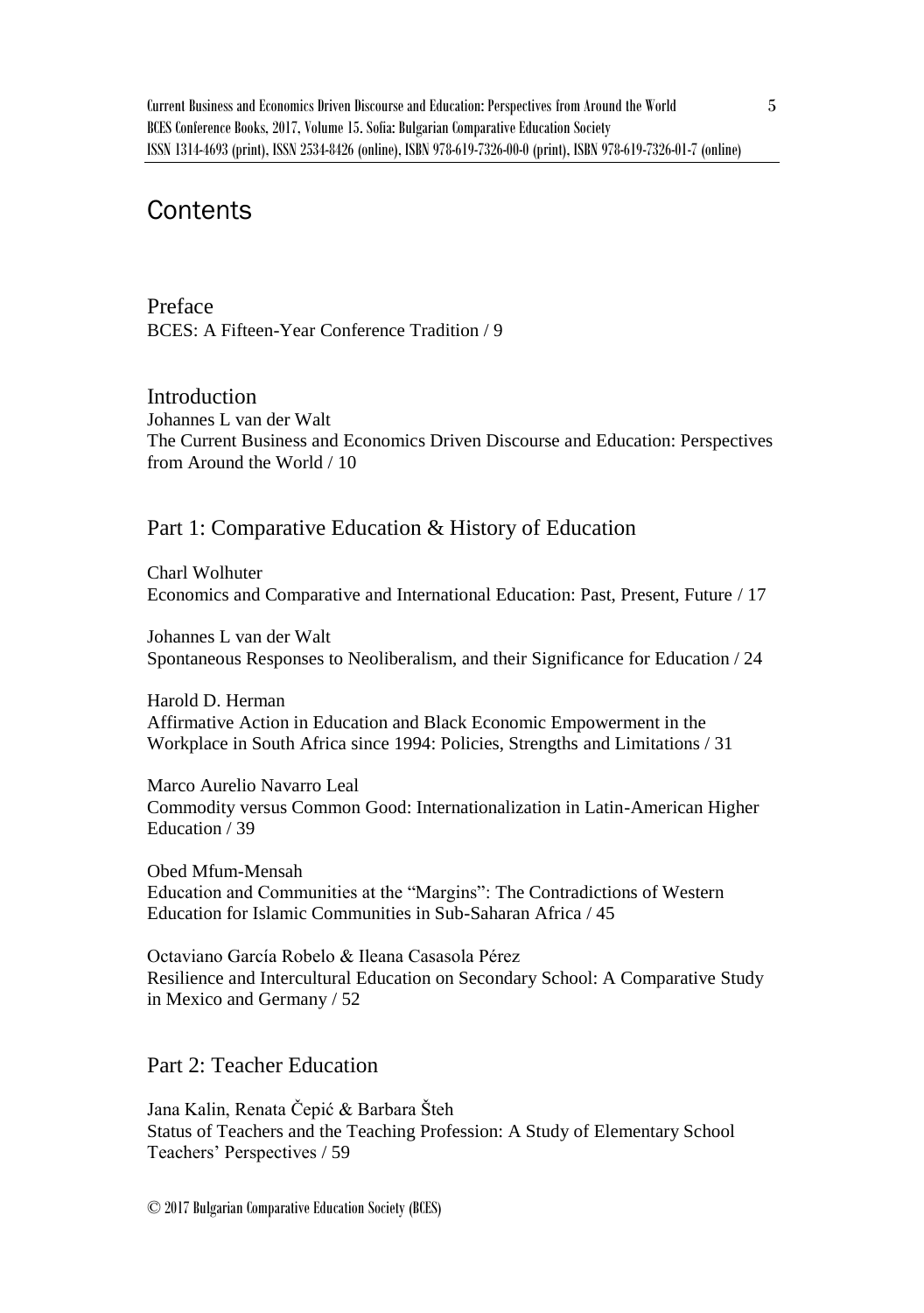#### Bruno Leutwyler, Nikolay Popov & Charl Wolhuter The Internationalization of Teacher Education: Different Contexts, Similar Challenges / 66

#### Part 3: Education Policy, Reforms & School Leadership

Gillian L. S. Hilton Disappearing Teachers: An Exploration of a Variety of Views as to the Causes of the Problems Affecting Teacher Recruitment and Retention in England / 79

Gillian L. S. Hilton Government Policy in England on the Financing of ITT: Value for Money or a Waste of Resources? / 86

Nicholas Sun-keung Pang & Zhuang Miao The Roles of Teacher Leadership in Shanghai Education Success / 93

Peter L. Schneller Capitalism and Public Education in the United States / 101

Rita Kiselova & Aija Gravite STEM Education Policies and their Impact on the Labour Market in Latvia / 108

Corene De Wet Reading Partridge's 'The Goblet Club' as an Integral Part of a Secondary School's Anti-bullying Programme / 115

Vimbi Petrus Mahlangu Implementation of School Uniform Policy and the Violation of Students' Human Rights in Schools / 122

Amelia Molina García, José Antonio Sáenz Melo & José Luis H. Andrade Lara Influence of International Organisms in the School Management Autonomy as an Education Policy / 129

Claudio-Rafael Vasquez-Martinez, Felipe González-Gonzalez, Francisco Flores, Josefina Díaz, Jose-Gerardo Cardona-T., Hector Rendon, Jorge Chavoya, Sandra-Milena Gutiérrez-Cardenas, María-Ines Álvarez, Joaquín Torres-Mata, Erik-Moises Betancourt-Nuñez, María Morfín, Miguel Álvarez, Carlos Anguiano The Reorganisation of the Curriculum in Educational Cycles in Codema College: A Positive Step / 137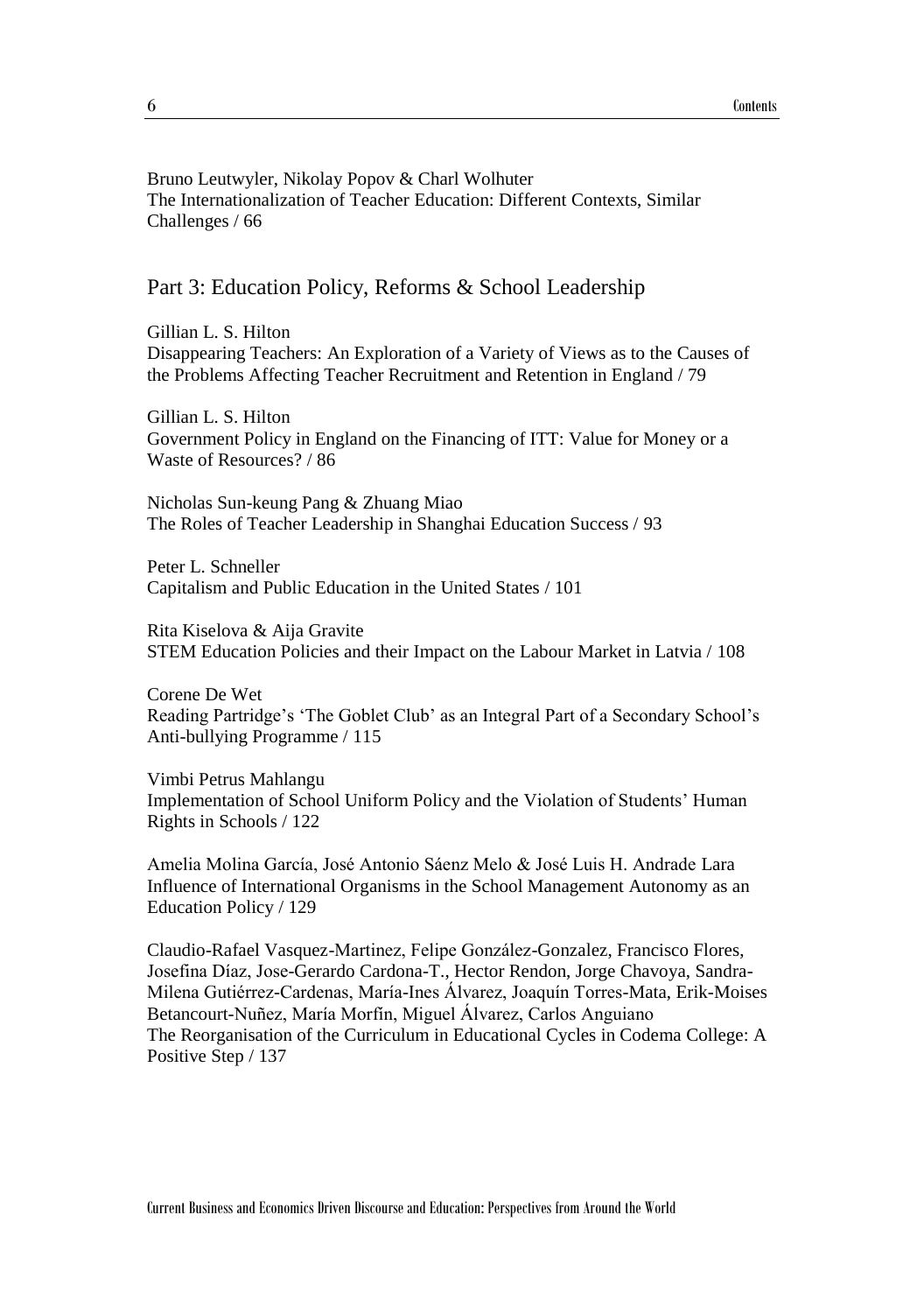#### Part 4: Higher Education, Lifelong Learning & Social Inclusion

Sharon Thabo Mampane Training Middle Managers of South African Public Schools in Leadership and Management Skills / 143

Hanna Kim The Higher Education Policy of Global Experts Recruitment Program: Focused on China / 151

Gordana Stankovska, Slagana Angelkoska, Fadbi Osmani & Svetlana Pandiloska Grncarovska Job Motivation and Job Satisfaction among Academic Staff in Higher Education / 159

Octaviano García Robelo, Jorge Hernández Márquez & Ileana Casasola Pérez Comparative Analysis of English Language Student's School Paths at a Mexico University / 167

## Part 5: Law and Education

Elizabeth Achinewhu-Nworgu Integrating Art and Creative Practices into a Programme of Support for Nigerian Students Studying in UK Higher Education Institutions / 173

Elizabeth Achinewhu-Nworgu Comparing Student Retention in a Public and a Private College: Implications for Tackling Inequality in Education / 181

Vimbi Petrus Mahlangu Legal Understanding of *Quid Pro Quo* Sexual Harassment in Schools / 188

## Part 6: Research Education

Lynette Jacobs Burke's Dramatism Framework: A Lens to Analyse Bullying / 195

Juliana Smith & Rosalie Small Is It Necessary to Articulate a Research Methodology When Reporting on Theoretical Research? / 202

Anna Czyż Early Support Development of Children with Disorders of the Biopsychosocial Functioning in Poland / 209